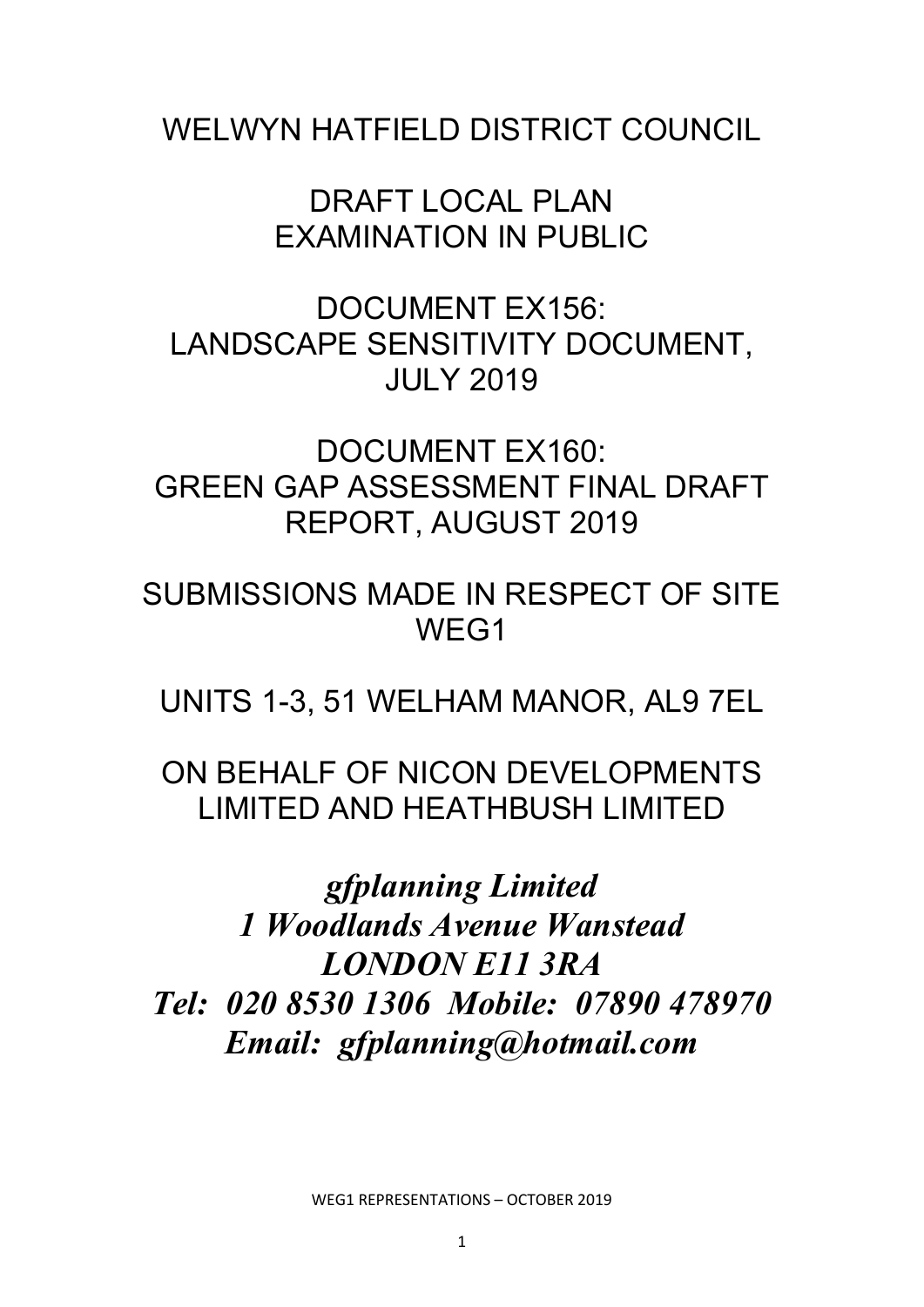## 1 INTRODUCTION

- 1.1 These representations are made following the publication of the above documents and should be read in conjunction with the documents previously submitted in support of the allocation of this site for housing.
- 1.2 In a memorandum in December 2016, the LP Inspector stated that the plan as submitted does not provide sufficient housing development proposals to enable sufficient dwellings to meet the Full Objectively Assessed Housing Need (FOAHN), (12,400 dwellings) prepared on behalf of the Council prior to its submission of the plan, to be built. It adds that subsequently, a revised FOAHN assessment based on the 2014 household projections, prepared by the Department for Communities and Local Government, suggests a much higher FOAHN (16,000 dwellings).
- 1.3 The Inspector has also stated that the acuteness of the need for housing in the borough is sufficient to justify exceptional circumstances to release land from the Green Belt. The Inspector also opined that that further evidence is required in terms of the harm to the Green Belt and to consider what parts are essential to retain. He indicated that the plan is unsound in its current form but is capable of being made sound if additional housing sites are identified.
- 1.4 On this basis, the Inspector requested that the LPA to carry out a further Green Belt Study to seek to identify additional sites for housing. The Welwyn Hatfield Green Belt Study Stage 3 was published in August 2018. This is known as the Green Belt Review (GBR).
- 1.5 Table 7.1 (Green Belt Assessment of Harm Ratings) indicates that the release of site WeG1 for housing would result in low harm to the green belt. Moreover, its release in conjunction with most other nearby sites would only occasion moderate harm.
- 1.6 Page 292 of the appendices to the GBR confirms the low harm of release and concludes that in relation to sites WeG1 and WeG2 that '*These sites are located in the northwest of the parcel adjacent to the urban edge of Welham Green. WeG1 includes a building and hardstanding associated with a vehicle repair shop surrounded by trees. WeG2 is an area of scrubland. Both do not make a significant contribution to Green Belt purposes and their release would not compromise openness or extend the existing settlement edge beyond the existing line to the west'.*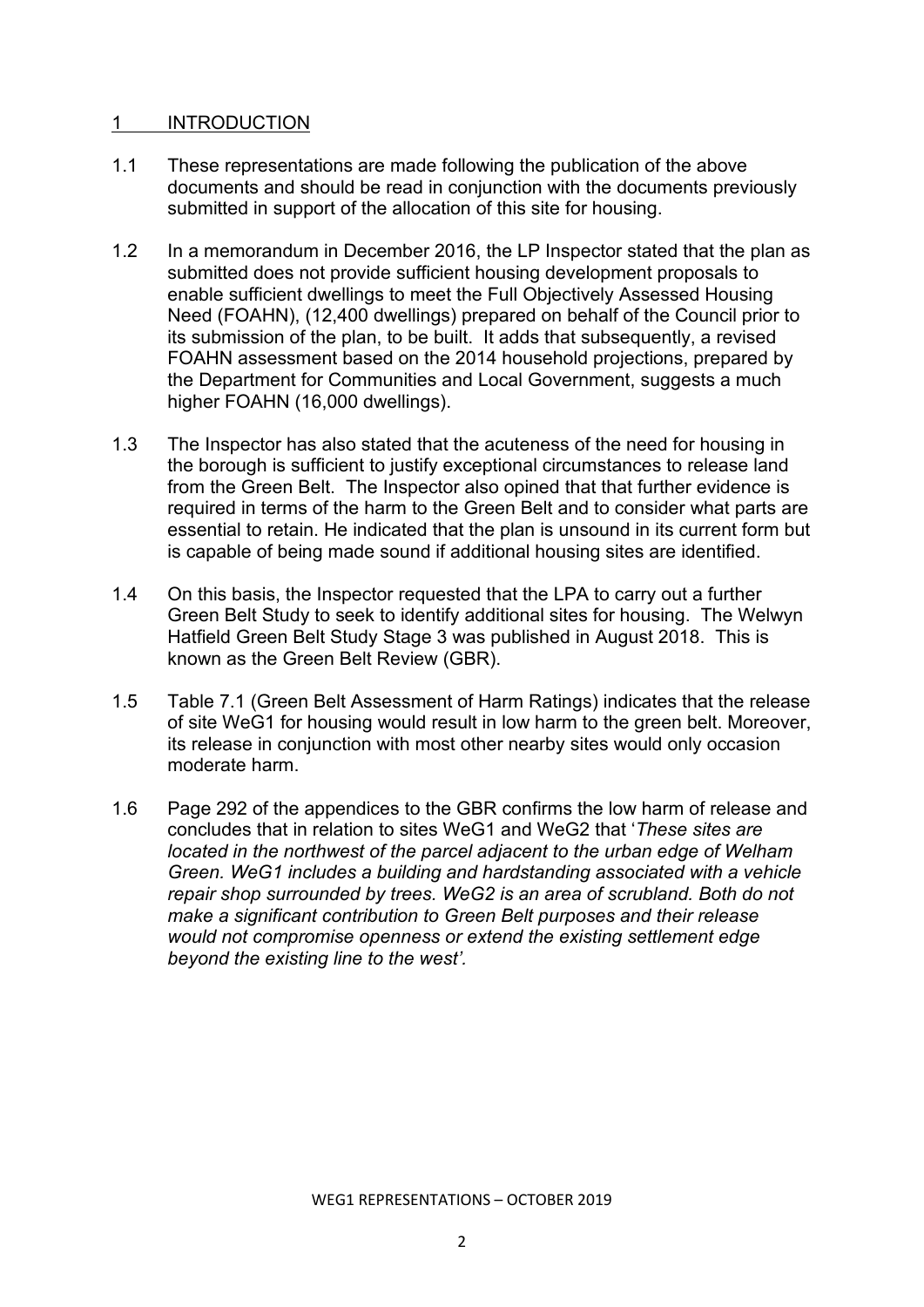# 2 SITE WEG1: UNITS 1-3, 51 WELHAM MANOR, AL9 7EL

- 2.1 A full description of the site and its surroundings is set out in the representations dated January 2019, but the key site attributes are summarised below:
	- It is bordered by existing housing development on its northern and western sides.
	- The site is less than 500m from the centre of Welham Green.
	- The site is located close to local bus stops and within 1 km of Welham Green Railway Station
	- The site is occupied by a number of buildings, all of which are poor in appearance and are used for various commercial purposes
	- The site falls within the definition of previously developed land as set out in the NPPF (2012)

## 3 DOCUMENT EX156: LANDSCAPE SENSITIVITY DOCUMENT

- 3.1 This document includes the site within Landscape Character Sub-Area (LCA) 29b 'Southern settlement edge of Welham Green'. Page 38 of the document suggests that this zone has a moderate sensitivity to residential development.
- 3.2 Page 38 indicates that to minimise adverse impact on landscape and visual character, development proposals should:
	- Maintain a transition from settlement to open fields to wooded backdrop.
	- Maintain and enhance hedgerow boundaries

## 4 DOCUMENT EX160: GREEN GAP ASSESSMENT FINAL DRAFT REPORT

- 4.1 The relevant section of this document is that dealing with the Area between Welham Green and Brookmans Park.
- 4.2 On page 37 it states that there are a number of promoted sites put forward in response to the Council's 2019 Call for Sites and that development of all of which would erode (but not completely close) the gap.
- 4.3 The site is not included within the Gap policy area shown on page 39.